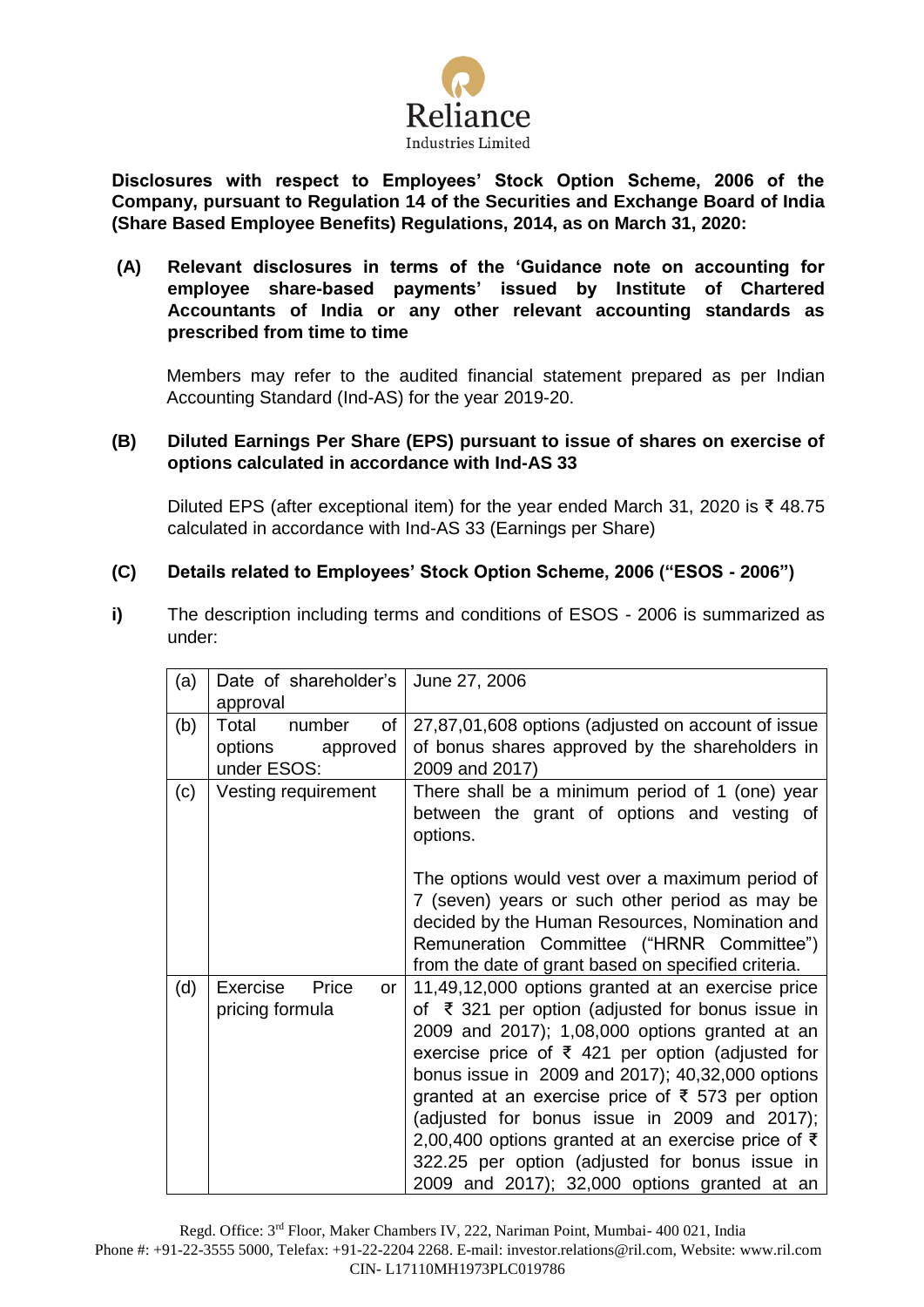

|     |                                                                            | exercise price of ₹ 497.5 per option (adjusted for<br>bonus issue in 2017); 38,400 options granted at an<br>exercise price of $\bar{\tau}$ 464.5 per option (adjusted for<br>bonus issue in 2017); 8,200 options granted at an<br>exercise price of $\bar{\tau}$ 486 per option (adjusted for<br>bonus issue in 2017); 36,000 options granted at an<br>exercise price of $\bar{\tau}$ 435.5 per option (adjusted for<br>bonus issue in 2017); 47,434 options granted at an<br>exercise price of $\bar{\tau}$ 423.5 per option (adjusted for<br>bonus issue in 2017); 30,000 options granted at an<br>exercise price of ₹ 382.5 per option (adjusted for<br>bonus issue in 2017); 16,000 options granted at an<br>exercise price of $\bar{\tau}$ 357.5 per option (adjusted for<br>bonus issue in 2017); 121,732 options granted at<br>an exercise price of ₹430 per option (adjusted for<br>bonus issue in 2017); 22,000 options granted at an<br>exercise price of ₹ 440 per option (adjusted for<br>bonus issue in 2017); 42,734 options granted at an<br>exercise price of $\bar{\tau}$ 468 per option (adjusted for |
|-----|----------------------------------------------------------------------------|-------------------------------------------------------------------------------------------------------------------------------------------------------------------------------------------------------------------------------------------------------------------------------------------------------------------------------------------------------------------------------------------------------------------------------------------------------------------------------------------------------------------------------------------------------------------------------------------------------------------------------------------------------------------------------------------------------------------------------------------------------------------------------------------------------------------------------------------------------------------------------------------------------------------------------------------------------------------------------------------------------------------------------------------------------------------------------------------------------------------------|
|     |                                                                            | bonus issue in 2017); 26,104 options granted at an<br>exercise price of ₹ 480.32 per option (adjusted for<br>bonus issue in 2017); 22,000 options granted at an<br>exercise price of ₹ 421.58 per option (adjusted for                                                                                                                                                                                                                                                                                                                                                                                                                                                                                                                                                                                                                                                                                                                                                                                                                                                                                                  |
|     |                                                                            | bonus issue in 2017); 29,934 options granted at an<br>exercise price of ₹ 443.68 per option (adjusted for<br>bonus issue in 2017); 1,24,000 options granted at<br>an exercise price of Rs.548 per option (adjusted for<br>bonus issue in 2017); 24,908 options granted at an<br>exercise price of Rs.548 per option (adjusted for<br>bonus issue in 2017); The above exercise prices<br>exclude all applicable taxes, levied in this regard                                                                                                                                                                                                                                                                                                                                                                                                                                                                                                                                                                                                                                                                             |
| (e) | Maximum<br>term<br>of<br>option granted                                    | The options would vest over a maximum period of<br>7 (seven) years or such other period as may be<br>decided by the HRNR Committee from the date of<br>grant based on specified criteria.<br>Exercise period would commence from the date of<br>vesting and will expire not later than 5 (five) years<br>from the date of vesting of options or such other<br>may be decided by the HRNR<br>period as<br>Committee.                                                                                                                                                                                                                                                                                                                                                                                                                                                                                                                                                                                                                                                                                                     |
| (f) | <b>of</b><br>Source<br>shares<br>(Primary,<br>secondary<br>or combination) | Primary                                                                                                                                                                                                                                                                                                                                                                                                                                                                                                                                                                                                                                                                                                                                                                                                                                                                                                                                                                                                                                                                                                                 |
| (g) | Variation in terms of<br>options                                           | None                                                                                                                                                                                                                                                                                                                                                                                                                                                                                                                                                                                                                                                                                                                                                                                                                                                                                                                                                                                                                                                                                                                    |

# **(ii) Option movement during the year:**